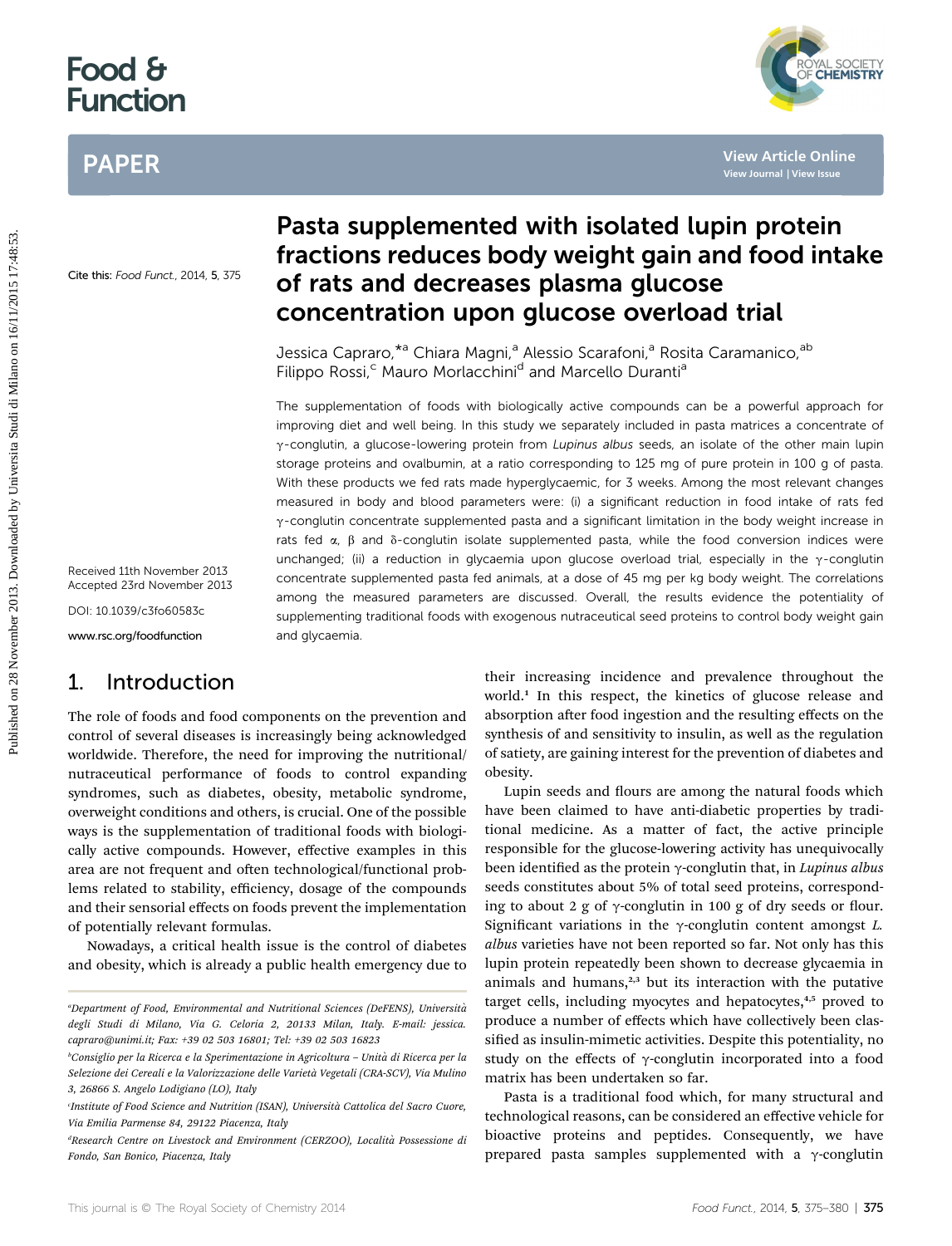concentrate or the isolate of remnant main lupin seed proteins as well as with ovalbumin, as a control. With these samples, we have fed rats for three weeks and measured various body and blood parameters.

Thus, the objective of this work was to compare the effects of a diet based on pasta containing small amounts of specific lupin protein fractions on some physiological and biochemical parameters.

## 2. Material and methods

### 2.1 Materials

White lupin seeds (Lupinus albus, var. Multitalia) were a kind gift from Agroservice S.p.A., Rocchetta, San Severino Marche, Italy.

Ovalbumin was purchased from Sigma Aldrich (Milan, Italy).

Chemicals were all reagent grade by Sigma Aldrich (Milan, Italy), unless specified otherwise.

### 2.2 Lupin protein fractionation

Mature dry seeds of Lupinus albus, L. were used as a source of the protein fractions. Lupin proteins were fractionated as described by Sironi with some minor modifications.<sup>6</sup> Briefly, the seeds were milled to flour which was sieved through an 80 mesh sieve. The proteins in the flour were extracted with distilled water containing 0.5 M NaCl in the ratio  $1/10$  w/v at 4 °C for 3 hours. The pH was constantly kept between 7.0 and 9.0 by the addition of 0.1 M NaOH. The slurry was centrifuged at 10 000  $\times$ g at 4  $\degree$ C for 30 min. The supernatant was adjusted to pH 4.5–5.5 with acetic acid for protein isoelectric precipitation. The resulting suspension was centrifuged as above. The pellet was washed twice with distilled water at pH around 5.0. The washed pellet was then freeze dried. This fraction consisted of the isoelectrically precipitated main lupin proteins. The fraction soluble at pH 5.0 was adjusted to pH 7.0 with 0.1 M NaOH and  $20 \text{ mM } ZnCl_2$  was added. The resulting suspension was centrifuged as above and the pellet recovered. The pellet was washed twice with distilled water and freeze dried. As it will be seen below, this fraction mainly consisted of  $\gamma$ -conglutin. Poote 6 Function<br>
Streetch of the state of the state of the state of the state of the state of the state of the state of the state of the state of the state of the state of the studients are soon and the studient on the s

### 2.3 SDS-PAGE of the protein fractions

The protein samples were suspended in the sample buffer in the ratio 1 : 20 (w/v). The sample buffer consisted of 0.25 M Tris– HCl, pH 6.8, 7.5 mL per 100 mL glycerol, 20 mg mL<sup>-1</sup> SDS and 2.5 mL per 100 mL 2-mercaptoethanol. After heating at 100  $^{\circ}$ C for 5 min, each sample was loaded on the gel. SDS-PAGE was carried out on  $7 \times 8$  cm 12% polyacrylamide gels, using a mini-Protean III cell (Bio-Rad). The gels were stained with Coomassie blue.<sup>7</sup> The gels were digitalised in an Epson Perfection V500 Scanner and analysed with ImageMaster 1-D Elite Software (GE Healthcare, Milan, Italy).

### 2.4 Western blotting

The proteins in gels were transferred to  $0.45 \mu$ -pore nitrocellulose membranes (Protran, 110 Whatman, Dassel, Germany) by using the TE 77 PWR Semidry Transfer Unit (Amersham

Biosciences), according to Towbin, Staehelin and Gordon.<sup>8</sup> g-Conglutin was immune-detected as already described by Magni.<sup>9</sup>

### 2.5 Pasta preparation and protein inclusion

Pasta supplied to the animals was a mix of commercial dry pasta and dry test pasta, including selected protein fractions from lupin seeds and ovalbumin, as the control. Test pasta containing  $\gamma$ -conglutin concentrate was mixed with commercial pasta in a 1/4 ratio (w/w);  $\alpha+\beta+\delta$ -conglutin isolate and ovalbumin containing pasta were mixed with commercial pasta in a 1/8 ratio (w/w). All pasta samples were uncooked to allow easy grinding to a fine powder.

Test pasta was prepared according to standard protocols. Durum wheat semolina of good pasta-making performance (protein: 14.3 g per 100 g d.w.; dried gluten: 13.2 g per 100 g) was supplied by Molino Grassi (Parma, Italy). Semolina and protein fractions (1 g per 100 g semolina and 1 g per 100 g each of the lupin protein fraction and commercial ovalbumin) were mixed with water (kept at 40 $^{\circ}$ C) to produce a mixture with a final moisture content of 34%. After mixing for 10 minutes, each blend was extruded and formed into a macaroni shape (7 mm external diameter) using a continuous pilot-scale plant (20 kg  $h^{-1}$ ; MAC 30, Italpast, Parma, Italy). Fresh pasta was finally dried in a pilot-scale drier (50 kg  $h^{-1}$ , Braibanti, Milan, Italy) using a low-temperature drying cycle (50  $^{\circ}$ C max. for 14 h), according to Marti, Seetharaman and Pagani.<sup>10</sup>

#### 2.6 Animal care and diets

Forty eight male Sprague Dawley rats weighing 195.7  $\pm$  13.5 g were adapted to a standard diet, consisting of commercial pasta (80.5%), casein (10%), Arbocel (4%), minerals (3.5%), olive oil (1%) and vitamins (1%) for seven days. Tap water containing 10% glucose was supplied *ad libitum* to the animals during the adaptation phase, in order to induce a hyperglycemic state and also during the subsequent three week experimental period with test pasta.

Between the adaptation phase and the test period, glucose administration was suspended for 12 hours and the glucose plasma levels were measured.

All procedures involving rats and their care were performed according to the Italian Law on animal tests (D.L. 116/1992).

2.6.1 Chronic treatment with test pasta. The test diet consisted of the above mentioned diet (adaptation diet) with the substitution of part of the commercial pasta with a corresponding amount of test pasta samples. The animals (24) were divided into 3 homogenous groups, according to their blood glucose concentration. The animals were fed *ad libitum* with a diet containing pasta supplemented with lupin  $\gamma$ -conglutin concentrate,  $\alpha+\beta+\delta$ -conglutin isolate and ovalbumin, respectively, for three weeks. Glucose containing water was freely available. Every day the food intake and the body weight of each animal were measured. At the end of the experimental period, the animals were fasted for 12 hours, sacrificed, and the blood was collected for the determination of glycaemia, insulin and other hormone concentrations.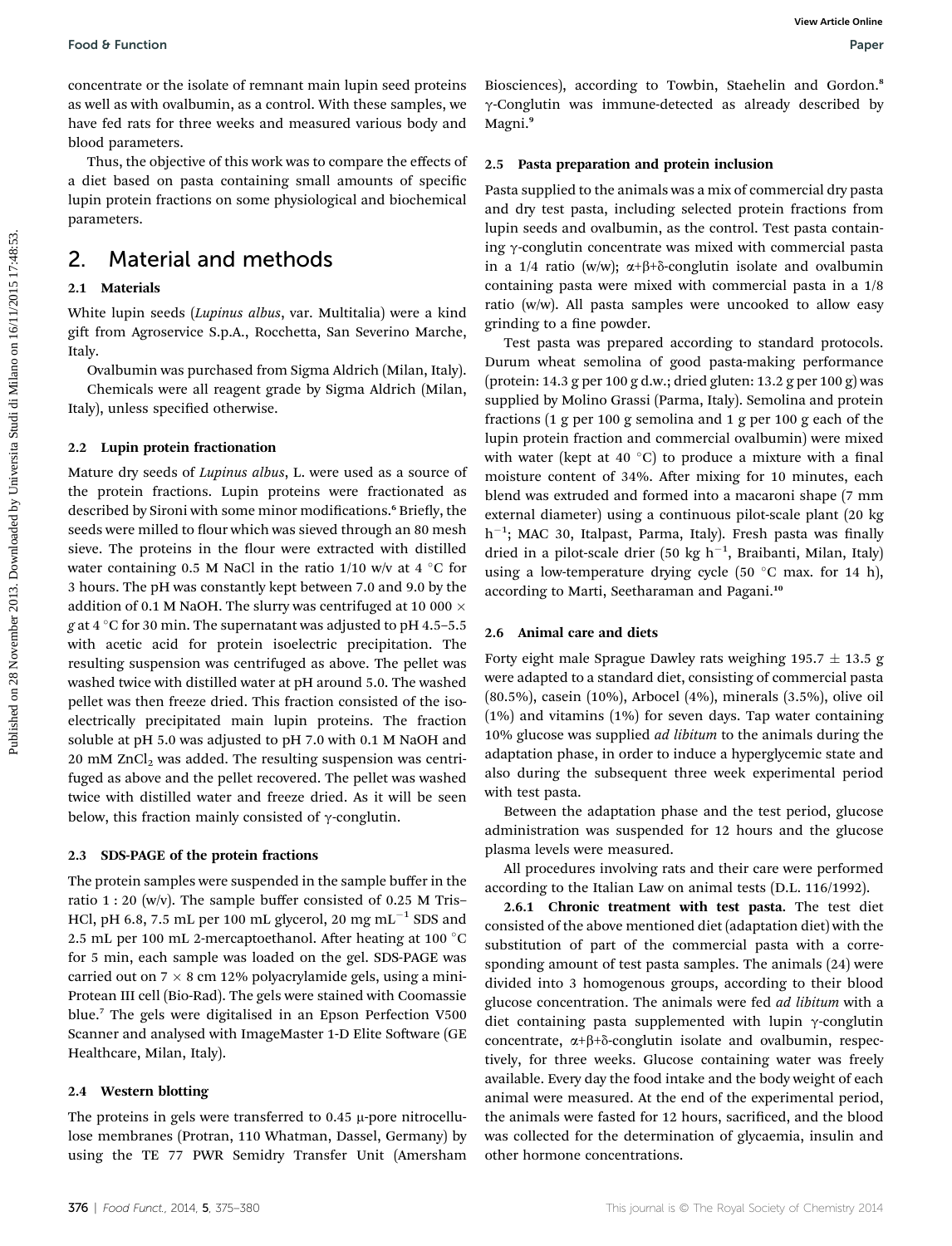2.6.2 Acute treatment with test pasta (glucose overload trial). At the end of the adaptation period, 24 untreated animals were divided into 3 homogenous groups, according to their blood glucose concentration. The animals were fasted for 20 hours. Then, 10 g of  $\gamma$ -conglutin,  $\alpha+\beta+\delta$ -conglutins and ovalbumin supplemented pasta samples were supplied to the animals, which they ate entirely within 30 minutes. Immediately after this meal, 2 g kg<sup>-1</sup> of p-glucose was administered to the animals by gavage. Before the meal and 30–60–90–120 minutes after glucose administration, blood glucose was determined.

#### 2.7 Blood analysis

Glucose concentrations were measured using a kit, based on an enzymatic method of detection, purchased from R-Biopharm (Germany). Insulin, leptin and total ghrelin were assayed using ELISA commercial kits from Millipore Corporation (USA) and the microplate reader 3550 (BioRad, Milan, Italy).

#### 2.8 Statistical analysis

The data obtained were analyzed by the SAS statistics program (SAS Inst., Cary, NC, USA) version 9.2, using the procedure of G.L.M. (General Linear Model) of the software and adopting the following experimental model:

$$
y = \mu + \alpha + \varepsilon
$$

where:  $y =$  parameters (blood glucose, daily weight gain, food intake, *etc.*);  $\mu$  = population means;  $\alpha$  = effect of protein type ( $\gamma$ -conglutin,  $\alpha+\beta+\delta$ -conglutins, ovalbumin);  $\varepsilon$  = experimental error.

Analysis of variance was carried out on the data collected by using the above cited software.

The Bonferroni test was used to compare the means. The differences were considered significant at  $P < 0.05$ . The relationships between variables were determined by means of Pearson's correlation coefficient, using the software PROC CORR of SAS 9.2.

### 3. Results

#### 3.1 Electrophoretic analysis of the protein fractions included in the pasta samples

The two isolated lupin protein fractions and ovalbumin, which were included in the test pasta dough at a dose of 1 g per 100 g, were submitted to SDS-PAGE under reducing conditions and the resulting profiles are shown in Fig. 1. By comparing the electrophoretic patterns with the  $\gamma$ -conglutin and total protein extract references and on the basis of previous separations and mass spectrometry analysis, $11$  it was concluded that the lane B of Fig. 1 contained primarily  $\gamma$ -conglutin, while the lane A consisted of the other main lupin cotyledonary proteins, that is  $\alpha+\beta+\delta$ -conglutins, which, having an acidic pI, precipitated at pH 4.5–5.0 (see details under Methods, paragraph 2.2). These latter proteins consisted mainly of 11S- (legumin-like), 7S- (vicilinlike) and 2S-globulins, respectively. For a molecular



Fig. 1 SDS-PAGE under reducing conditions of the protein fractions added to pasta. Lane A: isoelectric precipitate; lane B:  $Zn^{2+}$  precipitate (containing primarily  $\gamma$ -conglutin); lane C: ovalbumin; lane M: marker proteins.  $\gamma C$ :  $\gamma$ -conglutin reference, TPE: total protein extract reference.

characterization of these proteins see the reference Duranti, Consonni, Magni, Sessa, and Scarafoni.<sup>12</sup>

Densitometric analysis of the lane B showed that the polypeptides corresponding to  $\gamma$ -conglutin, that is the bands of 30 and 17 kDa, amounted to about 50% of the total proteins in the lane. Therefore the actual amount of  $\gamma$ -conglutin in the test pasta samples was calculated to be 0.5 g per 100 g. According to this finding and to the ratio  $1:4$  by weight of the mix between test pasta and commercial pasta, the concentration of pure g-conglutin in the pasta mix supplied to rats with the diet was 0.125 g per 100 g, corresponding to the same amounts of  $\alpha+\beta+\delta$ conglutins and ovalbumin in the respective test pasta products.

#### 3.2 Chronic effects of pasta intake on rat growth parameters and basal blood glucose levels

The effects of the three test pasta products on the rat body parameters measured after the adaptation period and the induction of a hyperglycemic condition are reported in Table 1. Considering the amounts of added proteins in the pasta fed to the animals each day and the average daily intake and body weight, it was calculated that the dosages of supplemented proteins were about 90 mg per kg per day.

Initial weights of the rats did not differ in the three groups, while differences were marked at the end of the 3 weeks trial: in particular a lower body weight was observed for rats fed the  $\alpha$ ,  $\beta$ and  $\delta$ -conglutin isolate compared to animals fed the ovalbumin supplemented pasta. The food intake of rats fed  $\gamma$ -conglutin concentrate supplemented pasta was also remarkably and significantly lower than that observed with rats fed ovalbumin supplemented pasta.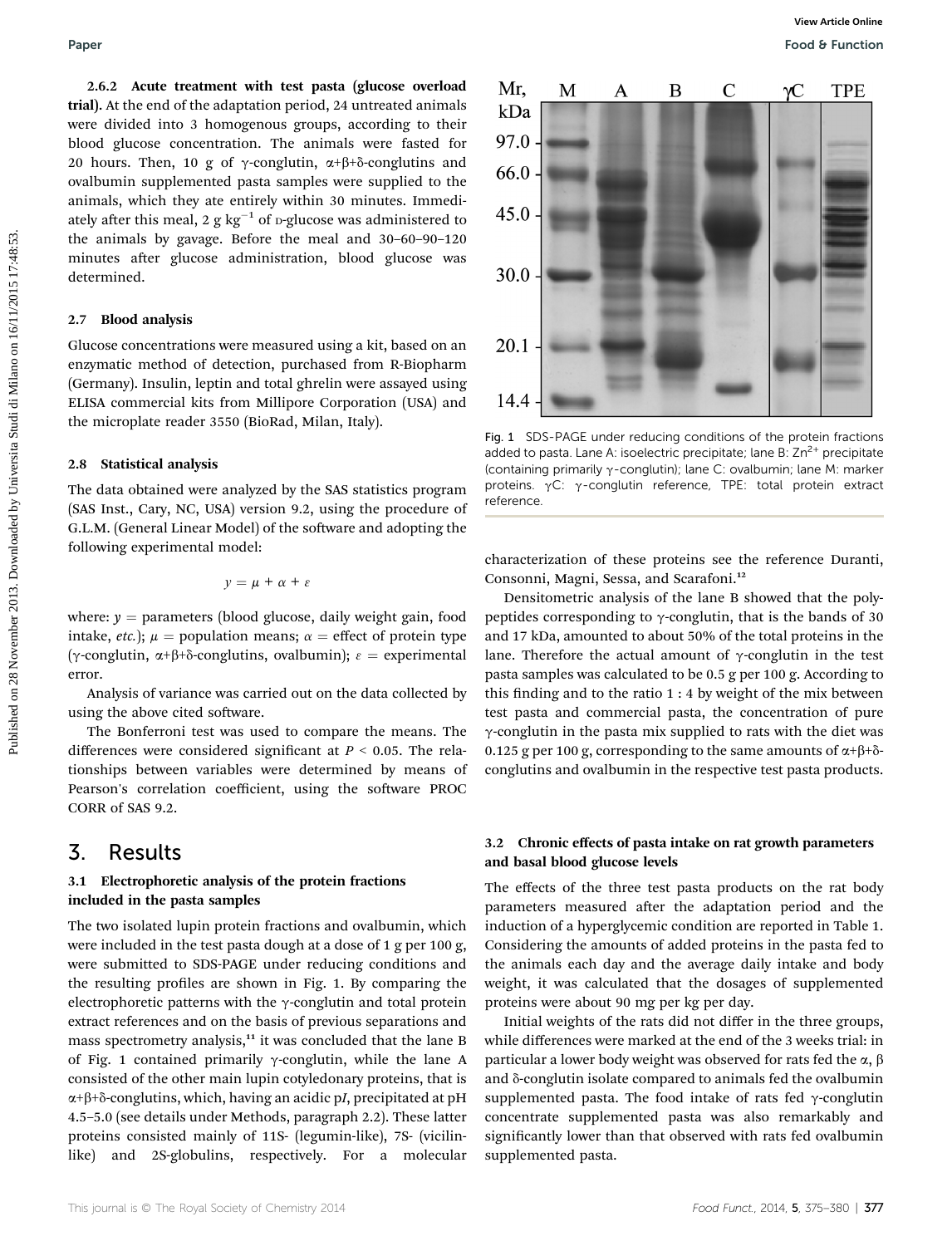Table 1 Growth parameters and food intake of rats fed pasta supplemented with lupin  $\gamma$ -conglutin concentrate,  $\alpha + \beta + \delta$ -conglutin isolate and ovalbumin for three weeks. For each of the three treatments, a separate set of eight rats was used. Data are presented as means  $\pm$  standard  $deviation<sup>a</sup>$ 

| Treatment $(n = 8)$                      | Initial weight $(g)$ | Final weight $(g)$         | $ADG^*$ (g per day) | Food intake (g per day)  | CI <sub>8</sub> |
|------------------------------------------|----------------------|----------------------------|---------------------|--------------------------|-----------------|
| $\gamma$ -Conglutin concentrate          | $192.98 + 20.17$     | $345.50 + 34.22^{ab}$      | $5.87 \pm 1.28$     | $18.46 \pm 2.66^{\rm a}$ | $3.22 \pm 0.49$ |
| $\alpha+\beta+\delta$ -Conglutin isolate | $195.03 + 10.41$     | $331.83 \pm 11.60^{\rm a}$ | $5.26 + 0.36$       | $18.76 \pm 0.89^{ab}$    | $3.57 \pm 0.14$ |
| Ovalbumin                                | $199.02 + 8.97$      | $370.20 \pm 10.76^{\rm b}$ | $6.58 \pm 0.42$     | $21.32 + 1.41^b$         | $3.24 + 0.21$   |

<sup>a</sup> \* ADG: average daily gain; <sup>§</sup> CI = conversion index (food intake/growth); <sup>a,b</sup> P > 0.05 (Bonferroni test).

The constancy of the conversion index (CI) for all samples suggested a similar efficiency of the three groups in converting food to energy.

Table 2 reports the fasting glycaemia levels observed at the beginning and the end of the treatment. Glycaemia measured in rats fed lupin protein supplemented pasta for three weeks did not signicantly differ from that measured with ovalbumin.

At the end of the treatment, no statistically signicant changes in hormone levels between the lupin protein supplemented pasta and the ovalbumin supplemented pasta fed animals were monitored (Table 2), also due to the great variability.

#### 3.3 Correlations between the measured parameters

All the measured parameters have been correlated by using the Pearson correlation coefficient in order to investigate the possible inter-dependences, as described under Methods and shown in Table 3.

After the chronic treatment, blood glucose, food intake, growth and leptin blood level of treated animals correlated positively: higher food intake induced higher growth and glycaemia; leptin is produced by adipose tissue, therefore higher growth induced higher release of leptin. Leptin and insulin also correlated positively, according to Amitani, Asakawa, Haruka, and Inui.<sup>13</sup> In our experiment both hormones were directly related and this could be due to the positive relationship between insulin and live weight. Since leptin is related to body weight, we could hypothesize that heavier animals have higher concentrations of insulin and leptin. Anyway the positive relationship between insulin and leptin observed in our experiment is a quite common finding. $14$ 

The interpretation of the positive relationship between ghrelin and leptin is more complex.<sup>15</sup> Usually the trends of these two hormones are opposite, but they are strongly affected by

blood glucose. When glycaemia is high, ghrelin inhibits leptin, while at lower glucose concentrations this does not happen.<sup>16</sup>

#### 3.4 Glucose overload trial with test pasta samples

The animals (24) fed the adaptation diet for one week to induce hyperglycemia and fasted for 20 hours were submitted to the glucose overload trial. During the 20 hour fasting, rats were allowed to drink tap water with no glucose added. Then, as detailed under Methods, 10 g of  $\gamma$ -conglutin concentrate,  $\alpha+\beta+\delta$ -conglutin isolate and ovalbumin supplemented pasta samples were given to the animals, which entirely ate them within 30 minutes. Immediately after this meal, blood glucose was determined and 2 g  $kg^{-1}$  of p-glucose was administered to the animals by gavage. The amount of administered  $\gamma$ -conglutin in this experiment corresponded to about 45 mg per kg body weight. The glycaemia levels every 30 min for two hours of the glucose overload trial are reported in Table 4. Major changes were observed up to 60 min from the treatment, with statistically significant lower increments for  $\gamma$ -conglutin concentrate supplemented pasta. At 90 minutes all plasma glucose levels reached a maximum and then declined at 2 hours, steadily approaching the basal levels. Pool 8 Function<br>
The Construction and End minis of distribution is exponential and the construction and the system on 28 November 2013. Dependent on 28 November 2013. The constraints of the constraints of the constraints

A global estimation of the glycaemia trend is depicted by the incremental areas under the curve (AUC) of the glucose overload trial, reported in Fig. 2. As it can be seen, the plasma glucose reduction by  $\gamma$ -conglutin concentrate was apparent already at the first 30 min, though the differences were not statistically significant. Conversely, large and statistically significant differences were visible at 60 min and up to 90 minutes, where the AUCs induced by the  $\gamma$ -conglutin concentrate included in pasta were dramatically lower than those obtained with pasta supplemented with ovalbumin. This finding is consistent with the glucose-lowering activity of lupin  $\gamma$ -conglutin previously measured with the purified protein administered by gavage in

Table 2 The fasting glycaemia and energy metabolism-related hormone levels in rats fed pasta supplemented with lupin  $\gamma$ -conglutin concentrate,  $\alpha+\beta+\delta$ -conglutin isolate and ovalbumin for three weeks. For each of the three treatments, a separate set of eight rats was used. Data are presented as means  $\pm$  standard deviation<sup>a</sup>

| Treatment $(n = 8)$                          | Initial glycaemia<br>$(mg dL^{-1})$ | Final glycaemia<br>$(mg dL^{-1})$ | Insulin<br>$(nq \text{ mL}^{-1})$ | Leptin<br>$(nq \text{ mL}^{-1})$ | Ghrelin<br>$(ng \text{ mL}^{-1})$ |
|----------------------------------------------|-------------------------------------|-----------------------------------|-----------------------------------|----------------------------------|-----------------------------------|
| $\gamma$ -Conglutin concentrate              | $132.33 \pm 9.95$                   | $131.83 \pm 12.92$                | $0.75 \pm 0.68$                   | $1.59 \pm 1.10$                  | $0.20 \pm 0.19$                   |
| $\alpha + \beta + \delta$ -Conglutin isolate | $133.83 \pm 6.18$                   | $131.33 \pm 22.66$                | $0.59 \pm 0.33$                   | $2.03 \pm 0.46$                  | $0.15 \pm 0.05$                   |
| Ovalbumin                                    | $134.00 \pm 6.20$                   | $135.17 \pm 17.77$                | $0.86 \pm 0.08$                   | $2.14 \pm 1.06$                  | $0.21 \pm 0.09$                   |

<sup>a</sup> Bonferroni test: the effect of protein type did not result significant for any analyzed parameters ( $P > 0.05$ ).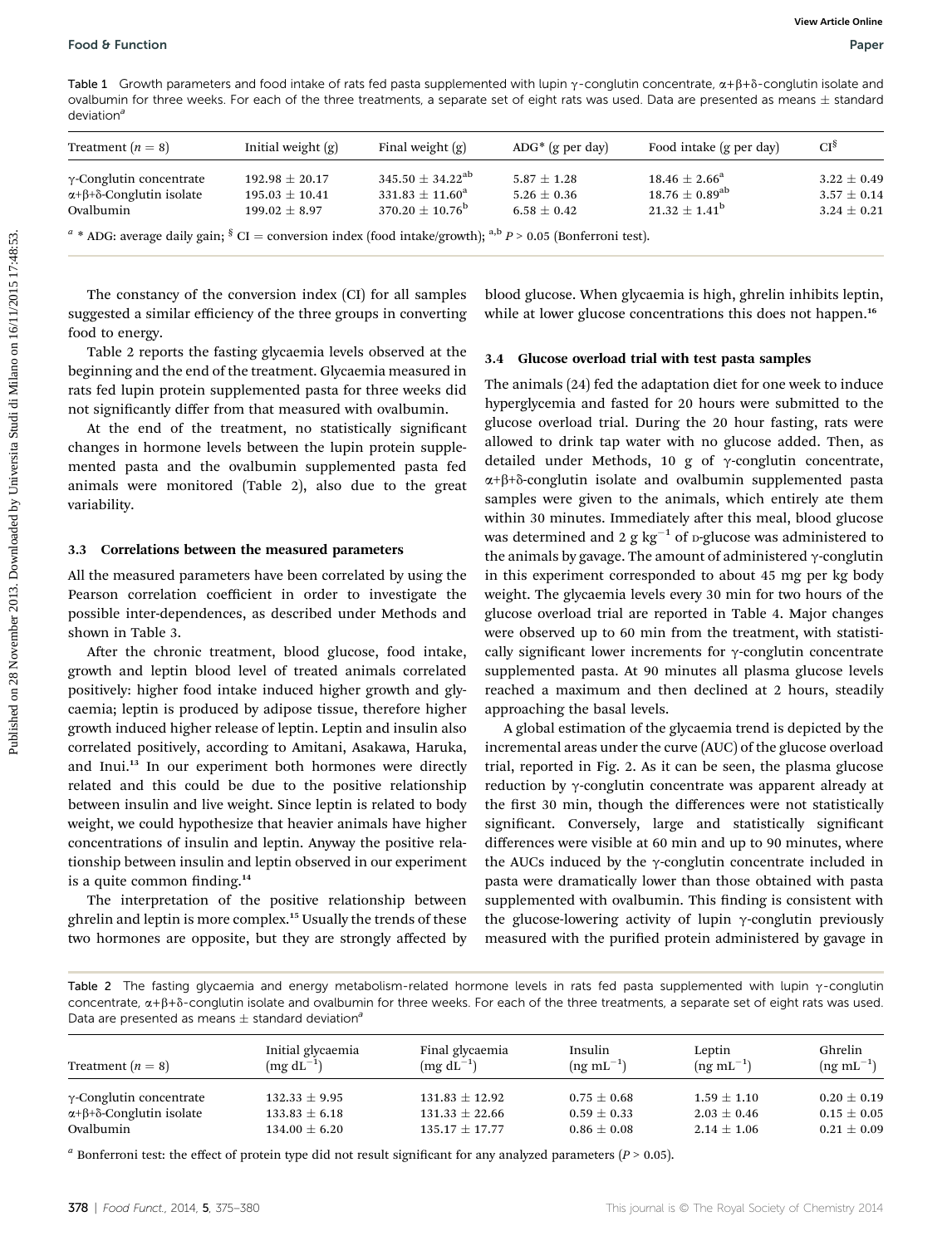Table 3 Correlation (r, Pearson's coefficient) between blood and growth parameters<sup>a</sup>

|                                                                                   | Glycaemia         | Insulin           | Ghrelin                                                                                                                                         | Leptin                           | Weight                                          | Intake                                                        | CI                                                                                                                                                                            | <b>ADG</b>                                                                               |
|-----------------------------------------------------------------------------------|-------------------|-------------------|-------------------------------------------------------------------------------------------------------------------------------------------------|----------------------------------|-------------------------------------------------|---------------------------------------------------------------|-------------------------------------------------------------------------------------------------------------------------------------------------------------------------------|------------------------------------------------------------------------------------------|
| Glycaemia<br>Insulin<br>Ghrelin<br>Leptin<br>Weight<br>Intake<br>CI<br><b>ADG</b> |                   | $0.393^{\dagger}$ | $_{\rm NS}$<br>$0.424*$                                                                                                                         | $0.452*$<br>$0.625*$<br>$0.437*$ | $0.521**$<br>$0.462*$<br><b>NS</b><br>$0.706**$ | $0.540**$<br><b>NS</b><br><b>NS</b><br>$0.567**$<br>$0.937**$ | $_{\rm NS}$<br>$-0.500*$<br><b>NS</b><br>$-0.582**$<br>$-0.752**$<br>$-0.606**$                                                                                               | $0.463*$<br>$0.405*$<br>$_{\rm NS}$<br>$0.649**$<br>$0.955**$<br>$0.907**$<br>$-0.861**$ |
| mented into a traditional food.                                                   |                   |                   | rats. <sup>5</sup> However, in the present work the protein was supple-                                                                         | 6000                             |                                                 |                                                               |                                                                                                                                                                               |                                                                                          |
| 4.                                                                                | <b>Discussion</b> |                   |                                                                                                                                                 | 5000<br>4000                     |                                                 |                                                               |                                                                                                                                                                               |                                                                                          |
|                                                                                   |                   |                   |                                                                                                                                                 |                                  |                                                 |                                                               |                                                                                                                                                                               |                                                                                          |
|                                                                                   |                   |                   | In this work, the chronic and acute effects of lupin protein                                                                                    | 3000                             |                                                 | $\underline{\mathsf{b}}$                                      | ab<br>æ                                                                                                                                                                       |                                                                                          |
|                                                                                   |                   |                   | fractions physically entrapped into a common food matrix on<br>selected body parameters and plasma glucose levels of rats were                  | AUC (a.u.)<br>2000               |                                                 | b                                                             |                                                                                                                                                                               |                                                                                          |
|                                                                                   |                   |                   | studied. Fasting blood glucose levels were in the same range as<br>reported by previous works focusing on glycemic response to                  | 1000                             |                                                 |                                                               |                                                                                                                                                                               |                                                                                          |
|                                                                                   |                   |                   | diets with different glycemic index or supplemented with                                                                                        | $\mathbf{0}$                     |                                                 |                                                               |                                                                                                                                                                               |                                                                                          |
|                                                                                   |                   |                   | $\gamma$ -conglutin. <sup>2,17</sup> An unforeseen finding of this work was the<br>remarkable reduction in food intake and body weight increase |                                  | $0 - 30$                                        | $0 - 60$                                                      | $0 - 90$<br>Minutes                                                                                                                                                           | $0 - 120$                                                                                |
|                                                                                   |                   |                   | induced by pasta supplemented with the lupin protein fractions<br>with respect to the ovalbumin control. Regardless of the hypo-                |                                  | a,bp>0.05                                       |                                                               |                                                                                                                                                                               |                                                                                          |
|                                                                                   |                   |                   | glycaemic activity, that is a peculiar property of $\gamma$ -conglutin, <sup>2,3</sup>                                                          |                                  |                                                 |                                                               | Fig. 2 Incremental areas under the curve (AUC) of the glucose<br>overload trial. Plasma glucose variations upon administration of pasta                                       |                                                                                          |
|                                                                                   |                   |                   | all lupin proteins showed a relevant effect on satiety and weight<br>gain, although the mechanism of action is far from being                   |                                  |                                                 |                                                               | supplemented with lupin $\gamma$ -conglutin concentrate (black bars), $\alpha$ -, $\beta$ -<br>and $\delta$ -conglutin isolate (light grey bars) and ovalbumin (grey bars) to |                                                                                          |
|                                                                                   |                   |                   | understood. Although this result is somehow consistent with a<br>former report by Lee et al., <sup>18</sup> who monitored higher satiety and    |                                  | (a.u.). $a,bP > 0.05$ (Bonferroni test).        |                                                               | eight animals for each group. Values are expressed as arbitrary units                                                                                                         |                                                                                          |

## 4. Discussion

In this work, the chronic and acute effects of lupin protein fractions physically entrapped into a common food matrix on selected body parameters and plasma glucose levels of rats were studied. Fasting blood glucose levels were in the same range as reported by previous works focusing on glycemic response to diets with different glycemic index or supplemented with  $\gamma$ -conglutin.<sup>2,17</sup> An unforeseen finding of this work was the remarkable reduction in food intake and body weight increase induced by pasta supplemented with the lupin protein fractions with respect to the ovalbumin control. Regardless of the hypoglycaemic activity, that is a peculiar property of  $\gamma$ -conglutin,<sup>2,3</sup> all lupin proteins showed a relevant effect on satiety and weight gain, although the mechanism of action is far from being understood. Although this result is somehow consistent with a former report by Lee et al.,<sup>18</sup> who monitored higher satiety and lower energy intake in human subjects fed with lupin enriched bread, the experimental plans of the two works strongly differed, beside being conducted on human subjects and rats. In particular, while these authors included lupin kernel flour in bread, thus providing also lupin fibers, of which the satiating role had already been assessed,<sup>19</sup> in our case only purified proteins and at very low dosages were used as supplements. Therefore, although a synergic effect between proteins and bers could reasonably be expected, in our work the observed differences can be attributed to the protein fraction, only.



Fig. 2 Incremental areas under the curve (AUC) of the glucose overload trial. Plasma glucose variations upon administration of pasta supplemented with lupin  $\gamma$ -conglutin concentrate (black bars),  $\alpha$ -,  $\beta$ and  $\delta$ -conglutin isolate (light grey bars) and ovalbumin (grey bars) to eight animals for each group. Values are expressed as arbitrary units (a.u.).  $a,b$  > 0.05 (Bonferroni test).

The further notable finding of this work concerned the lowering of the acute glycaemic curve, especially at early times from the initial glucose load, and AUCs specifically induced by g-conglutin concentrate supplemented pasta. This result confirms previous findings obtained with pure $2,5$  and raw<sup>3</sup>  $\gamma$ -conglutin, thus substantiating its role as a plasma glucosecontrolling natural agent. However, in the present work the biologically active protein has become a component of a food

Table 4 Glycaemia variations upon glucose overload in hyperglycemic rats fed 10 g pasta supplemented with lupin  $\gamma$ -conglutin concentrate,  $\alpha+\beta+\delta$ -conglutin isolate and ovalbumin. For each of the three treatments, a separate set of eight rats was used. Data are expressed as means  $\pm$ standard deviation<sup>a</sup>

|                                                                                              |                                                                | Glycaemia (mg $dL^{-1}$ ) after glucose overload               |                                                                              |                                                            |                                                                |  |  |
|----------------------------------------------------------------------------------------------|----------------------------------------------------------------|----------------------------------------------------------------|------------------------------------------------------------------------------|------------------------------------------------------------|----------------------------------------------------------------|--|--|
| Treatment $(n = 8)$                                                                          | Initial glycaemia (mg $dL^{-1}$ )                              | 30 minutes                                                     | 60 minutes                                                                   | 90 minutes                                                 | 120 minutes                                                    |  |  |
| $\gamma$ -Conglutin concentrate<br>$\alpha + \beta + \delta$ -Conglutin isolate<br>Ovalbumin | $134.13 \pm 21.60$<br>$145.00 \pm 25.86$<br>$137.63 \pm 17.91$ | $158.75 \pm 26.28$<br>$182.75 \pm 34.89$<br>$173.25 \pm 30.79$ | $157.63 \pm 12.32^{\rm a}$<br>$178.25 \pm 20.36^{a,b}$<br>$196.75 + 35.16^b$ | $187.63 \pm 32.83$<br>$192.13 + 40.39$<br>$192.13 + 47.30$ | $154.50 \pm 22.46$<br>$155.00 \pm 13.77$<br>$158.50 \pm 16.90$ |  |  |

 $a$  a,b  $P > 0.05$  (Bonferroni test).